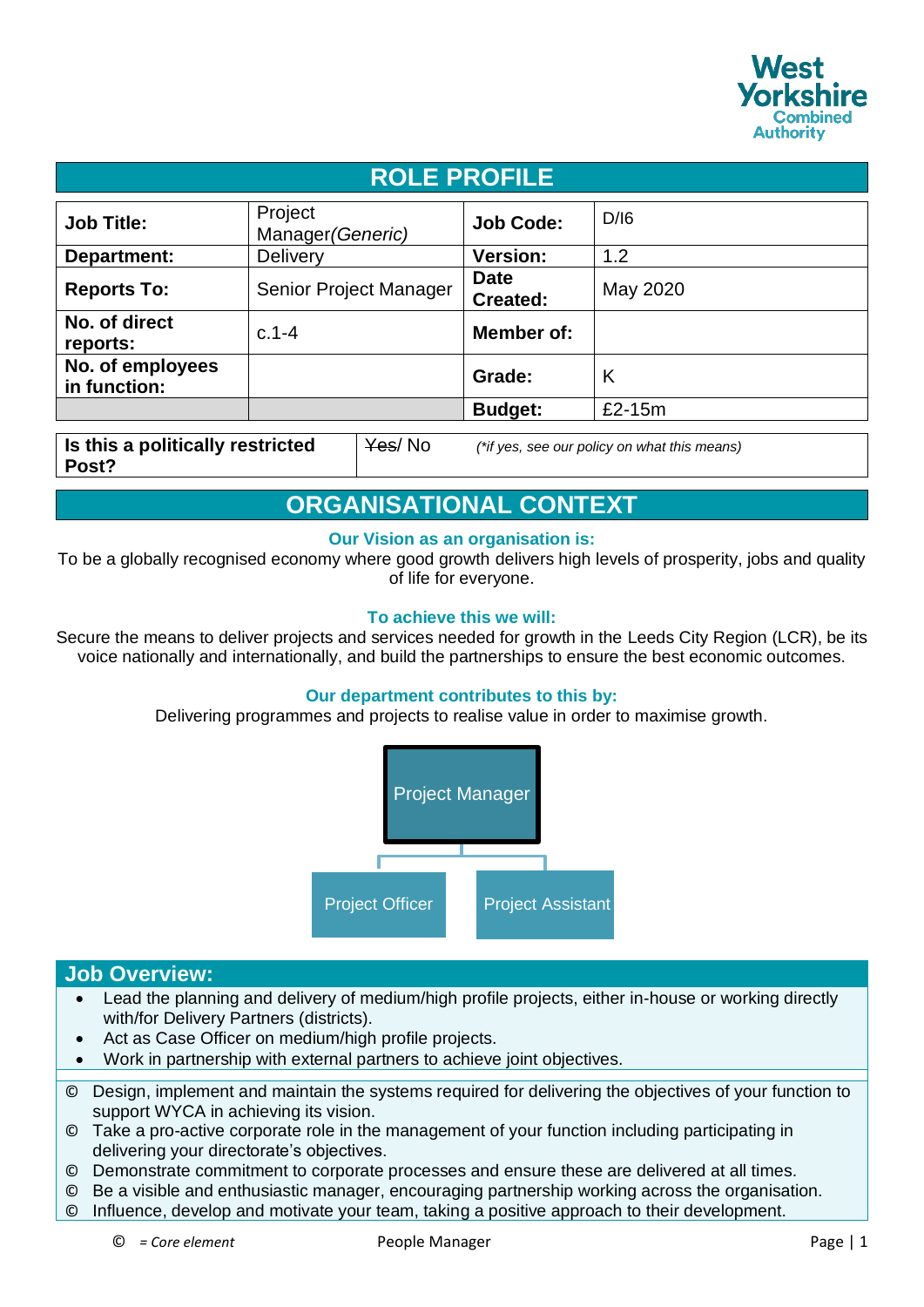

# **CRITICAL SUCCESS FACTORS**

*We break each job down to explain the critical areas for success, ranked by importance. These indicate the end result or outputs for which the role holder is responsible.*

## **People Management:**

- Line Management of Project Assistants and Project Officers as required, in line with WYCA policies and procedures, including provision of appropriate coaching and guidance support.
- Lead and motivate multi-disciplinary teams to deliver medium/high profile projects.
- Build mutual respect and trust with internal and external colleagues and Delivery Partners, managing the information flows between the directing and delivering levels of the project(s).
- © Encourage a partnership approach to work across the organisation and externally.
- © Provide clear direction, focussing on developing and motivating your team(s) to ensure targets are achieved.
- © Manage the workflow of the team to deliver a strong performance management culture, where people are accountable for the delivery of results.
- © Monitor productivity levels and balance of skills within your team, taking action to ensure that they are equipped to complete their work.
- © Create the right working environment for your team, with a solid ethic of working towards achievement of our vision, utilising the CA's Policies and Procedures.
- © Take a proactive approach to management of change and recruitment processes. Ensure appropriate communication channels are in place and effective between you and your direct reports (e.g. WYCA Exchange).
- © Fulfil the HR processes associated with being a people manager, e.g. employee relations and development requirements

## **Technical Duties:**

- Lead multi-disciplinary project teams to deliver a range of complex or high profile projects, as allocated, which may include, but is not limited to e.g. broadband / Enterprise Zone delivery / flood resilience / fuel poverty / housing / skills capital and innovation / smartcard technology / transport infrastructure as appropriate.
- Manage the development of business cases, ensuring the scope will deliver the capability to enable the benefits of the project to be realised, identifying tasks, undertaking specific technical works and managing works within agreed tolerances.
- Understand customer needs to manage the development of business case appraisals and submission to the Programme Appraisal Team (PAT), working with the Portfolio Management Office (PMO).
- Allocating resources in conjunction with the SRO / Head of Service and Team leads as appropriate.
- Translating customer needs (Internal depts, Public, Politicians, Delivery Partners etc.) into work packages for allocation to the project team in line with the appropriate project management techniques, documenting quality expectations and acceptance criteria.
- Ensure that WYCA's project management procedures are followed in accordance with the WYCA Assurance Framework and that reports are planned and prepared for the relevant governance and committee meetings in a timely manner.
- Responsible for the procurement, appointment and management of technical and commercial consultants, suppliers and contractors, the provision of technical input and support to projects as required.
- Preparation of briefs, reports, press releases and communications.
- Liaison with internal and external stakeholders, representing WYCA and Delivery Partners, attending and chairing meetings and site visits, including undertaking public consultation on projects as necessary.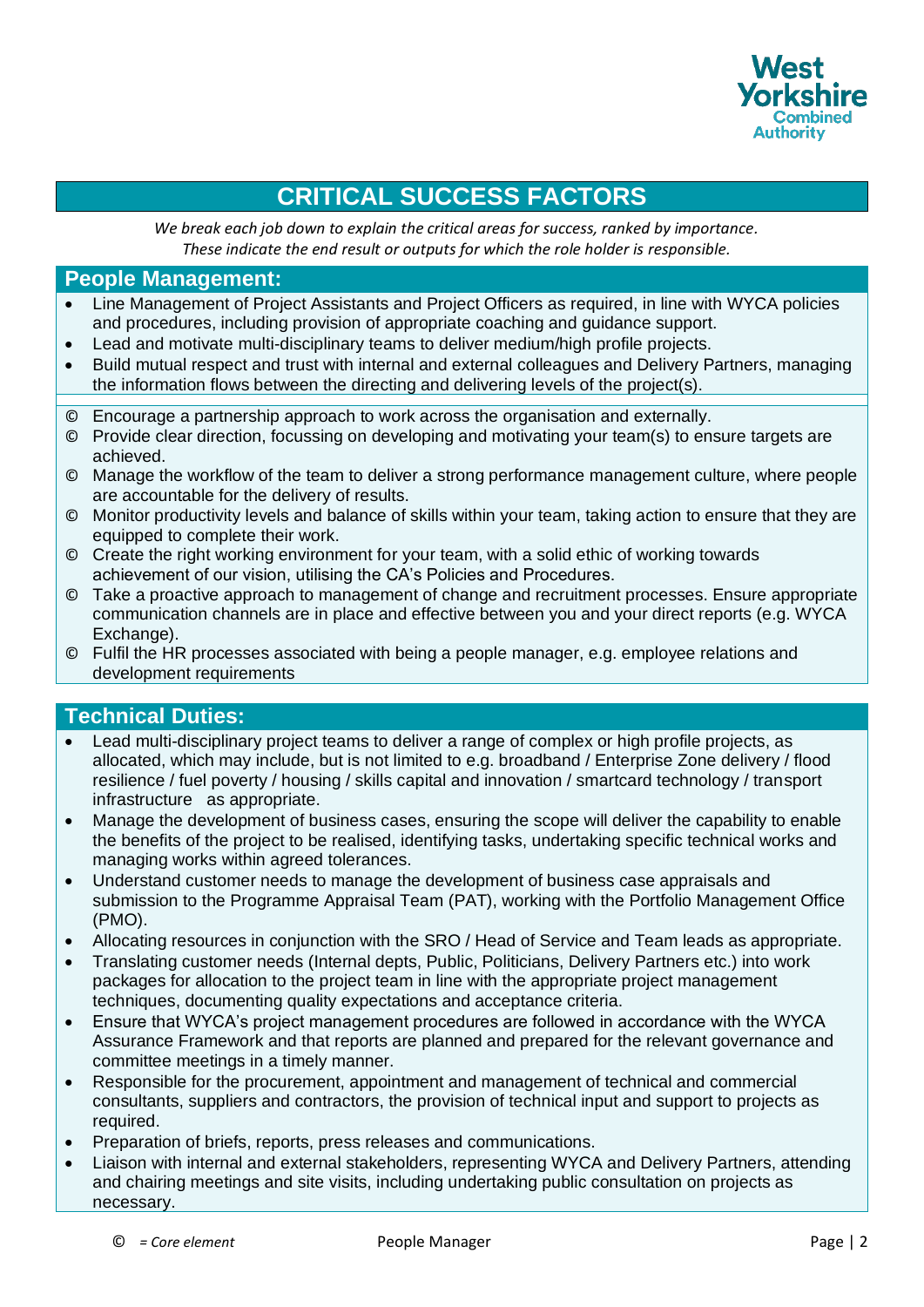

- Responsible for ensuring projects are delivered in accordance with agreed plans, following the principles of 'Management by Exception', by creating and implementing strategies to manage time, cost, quality, risk, communication, health & safety, issues and change management, authorising work packages and using the relevant WYCA Assurance processes.
- Responsible for budgetary planning, forecasting, financial control including processing and certifying invoices for payment.
- Develop and share best practice and lessons learned across WYCA and externally as appropriate.
- Responsible for closing projects and passing the Benefits Realisation Plan to the Business Change Manager.
- Act as Case Officer on medium/high profile projects, ensuring appropriate appraisal is undertaken and reports completed to present to the Project Appraisal Team (PAT).
- Any other duties commensurate with the grade.
- © Typically work on horizons of one to five years, in line with the objectives set in the business plan.
- © Ensure your function has the right procedures in place to achieve your strategic objectives, developing and amending processes as required.
- © Forward plan the workload of the function, thinking through potential contributions, identifying appropriate solutions and acting accordingly.
- © Lead by example on Health & Safety matters, ensuring compliance with WYCA's Health and Safety Policy.

## **Financial:**

- Responsible for the delivery of projects or a portfolio of projects up to a total value of c .£2-15m, acting as Budget Holder where required.
- Responsible for planning, managing, monitoring and reporting on the budgets of allocated projects, including for Government and other externally funded projects, providing assurance to the Budget Controller in compliance with WYCA's Contracts Standing Orders and Financial Regulations, that products have been accepted by users so that invoices can be paid/authorised.
- Responsible for ensuring compliance of third parties with relevant legal agreements and grant awards.
- Ensure compliance with the Assurance process working with the PMO and Feasibility & Assurance teams and provide early warning of any budget deviations from agreed tolerances, planning corrective actions and reporting via highlight/exception reports and timely input of project information into the Portfolio Information Management System (PIMS) as appropriate.
- © Fulfil the requirements of a budget holder, as detailed in the Corporate Standing Orders and the Financial Regulations.
- © Deliver financial results against Corporate Key Performance Indicators.
- © Analyse and appraise financial related information ensuring financial process deadlines are met.

## **Impact & Influence:**

- Leading multidisciplinary teams for project delivery for medium/high profile schemes, leading and allocating work packages and holding self and others accountable for achieving results within agreed tolerances (time, cost, quality, scope, risk).
- Responsible for using strong influencing and conflict resolution methodology, particularly in relation to suppliers and relationships with Delivery Partners, to achieve optimum results.
- Ability to analyse and interpret data/information and communicate to a range of audiences using a range of media.
- Act as a member of appropriate Peer Review Panels, as and when required.
- © Represent the interests of your function within the context of the wider aims of the CA both internally and externally.
- © Foster good working relations across the organisation, building effective team relationships.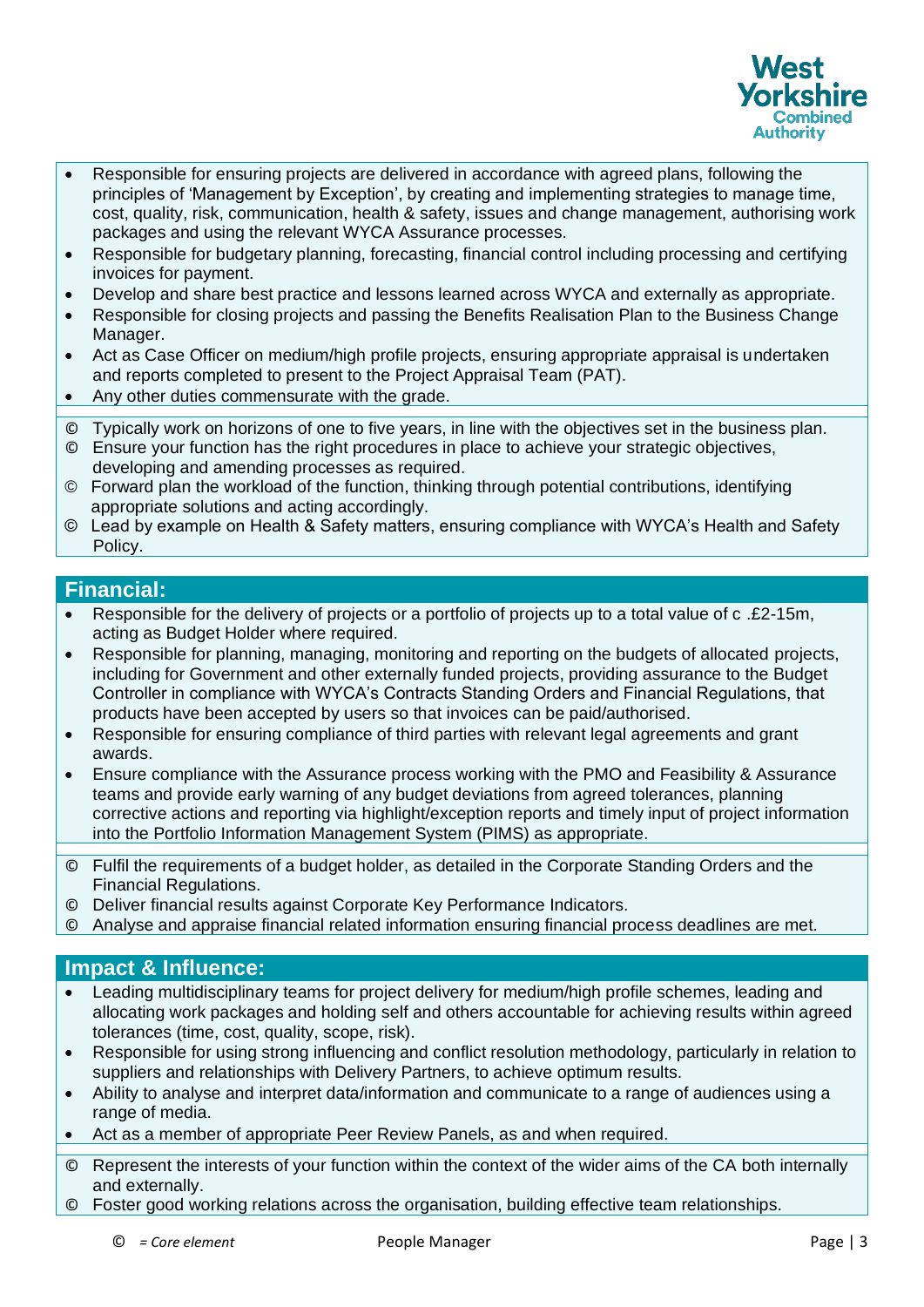

- © Use strong communication skills to influence with key customers and stakeholders ensuring your function is able to deliver results in line with the vision.
- © Identify and find solutions to improve communication channels within the organisation.

*The above lists of accountabilities are not exhaustive. The role holder will be required to undertake such tasks as may reasonably be expected commensurate with the scope and grading of the role.* 

## **THE PERSON**

*To be fully successful in the role, we believe the following knowledge, skills and experience are required. When recruiting, we are looking for the best candidate match to this, however we know that there are some elements that can be trained and this will be taken into account during the recruitment process.*

#### **Knowledge:**

- © Holds a Degree in a relevant field, or relevant demonstrable practical experience.
- © Relevant Professional Qualification (e.g. PRINCE2 Practitioner, RICS, ICE, IHT, APM, CIOB)
- © Practical experience of successfully performing in a similar role.
- Understanding of relevant legislation and its application, e.g. (dependent on type of project) Health & Safety at Work Act and the Equality Act; Construction Design & Management Regulations, Compulsory Purchase, loan finance, specified IT programming languages and ITSO standards, National Planning Policy Framework, rail safety, highway engineering design core principles, construction and maintenance*.*
- Proven Contract and Project Management skills, and knowledge of a variety of techniques and good practice
- Significant experience of procurement procedures, including OJEU, and working with legal advisors to negotiate contracts (e.g. NEC/JCT) and/or funding agreements.
- Applying a wide range of complex procedures to deliver medium/high profile projects, including financial systems and procedures, and reporting to Government.

#### **People:**

- © Experience of prioritising, planning and organising workloads to manage expectations and deadlines.
- © Experience of managing people including appraisals, performance management, disciplinary, recruitment and selection.

## **Technical:**

- © Demonstrable experience of managing and championing change successfully.
- © Strong communication skills with the proven ability to influence, negotiate and challenge.
- © Experience of making compelling business cases/ reports to a range of audiences.
- Ability to lead, manage and motivate a multi-disciplinary team, planning and delivering diverse activities/work packages within agreed tolerances, identifying issues early and effectively resolve them.
- Ability to analyse, interpret and assess data/information and provide recommendations to the PAT / other Case Officers.
- Experience of working in partnership with stakeholders including political members, suppliers, public and private organisations and residents.
- Ability to communicate complex information effectively, accurately and appropriately to different audiences using a range of media.
- Ability to negotiate with suppliers and Delivery Partners in the public and private sector and effectively manage conflict resolution.
- Ability to evaluate and develop new processes to deliver change management.